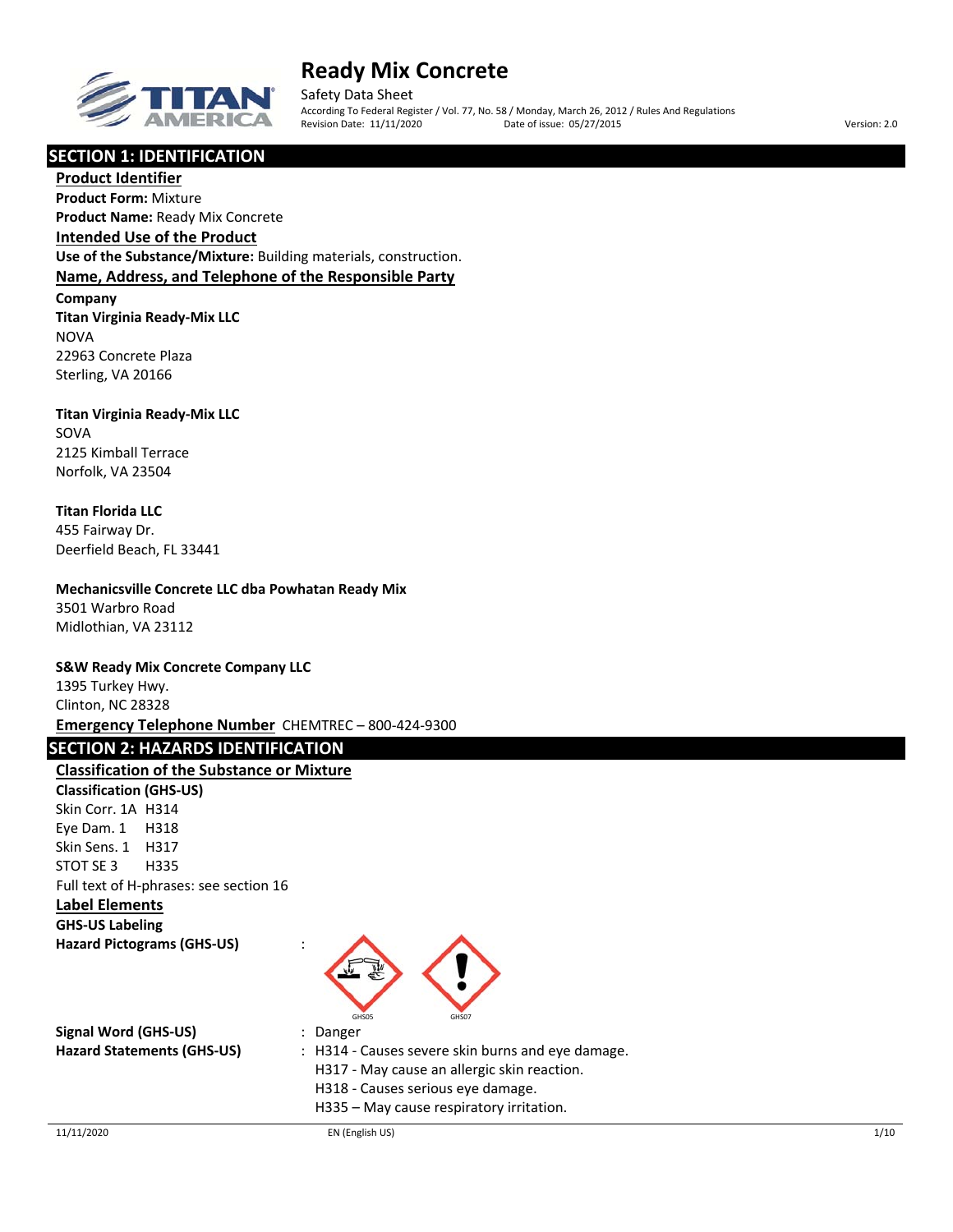Safety Data Sheet

According To Federal Register / Vol. 77, No. 58 / Monday, March 26, 2012 / Rules And Regulations

| <b>Precautionary Statements (GHS-US)</b> | : P260 - Do not breathe vapors, mist, or spray.<br>P264 - Wash hands, forearms, and other exposed areas thoroughly after handling.<br>P270 - Do not eat, drink or smoke when using this product.<br>P280 - Wear protective gloves, protective clothing, and eye protection.<br>P301+P330+P331 - IF SWALLOWED: rinse mouth. Do NOT induce vomiting.<br>P303+P361+P353 - IF ON SKIN (or hair): Take off immediately all contaminated clothing.<br>Rinse skin with water/shower.<br>P304+P340 - IF INHALED: Remove person to fresh air and keep at rest in a position<br>comfortable for breathing.<br>P305+P351+P338 - IF IN EYES: Rinse cautiously with water for several minutes. Remove<br>contact lenses, if present and easy to do. Continue rinsing.<br>P310 - Immediately call a poison center or doctor.<br>P314 - Get medical advice/attention if you feel unwell.<br>P321 - Specific treatment (see section 4 on this SDS).<br>P333+P313 - If skin irritation or rash occurs: Get medical advice/attention.<br>P362+P364 - Take off contaminated clothing and wash it before reuse.<br>P501 - Dispose of contents/container in accordance with local, regional, national, |
|------------------------------------------|-----------------------------------------------------------------------------------------------------------------------------------------------------------------------------------------------------------------------------------------------------------------------------------------------------------------------------------------------------------------------------------------------------------------------------------------------------------------------------------------------------------------------------------------------------------------------------------------------------------------------------------------------------------------------------------------------------------------------------------------------------------------------------------------------------------------------------------------------------------------------------------------------------------------------------------------------------------------------------------------------------------------------------------------------------------------------------------------------------------------------------------------------------------------------------------|
|                                          | territorial, provincial, and international regulations.                                                                                                                                                                                                                                                                                                                                                                                                                                                                                                                                                                                                                                                                                                                                                                                                                                                                                                                                                                                                                                                                                                                           |

#### **Other Hazards**

Exposure may aggravate those with pre‐existing eye, skin, or respiratory conditions. Repeated or prolonged exposure to respirable (airborne) crystalline silica dust will cause lung damage in the form of silicosis. Symptoms will include progressively more difficult breathing, cough, fever, and weight loss. Product becomes alkaline when exposed to moisture or water. Exposure can cause chemical burns, or severe irritation of the mucous membranes, skin, eyes, and other exposed areas.

## **Unknown Acute Toxicity (GHS‐US)** Not available

## **SECTION 3: COMPOSITION/INFORMATION ON INGREDIENTS**

| <b>Mixture</b>                      |                           |           |
|-------------------------------------|---------------------------|-----------|
| <b>Name</b>                         | <b>Product Identifier</b> | % (w/w)   |
| Limestone                           | (CAS No) 1317-65-3        | $60 - 80$ |
| Granite                             |                           | $60 - 80$ |
| Quartz                              | (CAS No) 14808-60-7       | $0 - 80$  |
| Cement, portland, chemicals         | (CAS No) 65997-15-1       | $0 - 35$  |
| Slags, ferrous metal, blast furnace | (CAS No) 65996-69-2       | $0 - 15$  |
| Ashes, residues                     | (CAS No) 68131-74-8       | $0 - 10$  |

Full text of H‐phrases: see section 16

\*The specific chemical identity and/or exact percentage of composition have been withheld as a trade secret within the meaning of the OSHA Hazard Communication Standard [29 CFR 1910.1200].

\*\*A range of concentration as prescribed by Controlled Products Regulations has been used where necessary, due to varying composition.

\*\*\*More than one of the ranges of concentration prescribed by Controlled Products Regulations has been used where necessary, due to varying composition.

\*\*\*\*Chemical admixtures may be present in ranges of less than 1%.

## **SECTION 4: FIRST AID MEASURES**

## **Description of First Aid Measures**

**General:** Never give anything by mouth to an unconscious person. If you feel unwell, seek medical advice (show the label if possible). **Inhalation:** Inhalation of large amounts of Ready Mixed Concrete requires immediate medical attention. Remove to fresh air and keep at rest in a position comfortable for breathing. Obtain medical attention if breathing difficulty persists.

**Skin Contact:** Heavy exposure to Ready Mixed Concrete dust, wet concrete or associated water requires prompt attention. Remove contaminated clothing. Gently wash with plenty of soap and water followed by rinsing with water for at least 15 minutes. Seek medical attention immediately. Wash contaminated clothing before reuse.

**Eye Contact:** Rinse cautiously with water for several minutes. Remove contact lenses, if present and easy to do. Continue rinsing for at least 60 minutes. Seek medical attention immediately.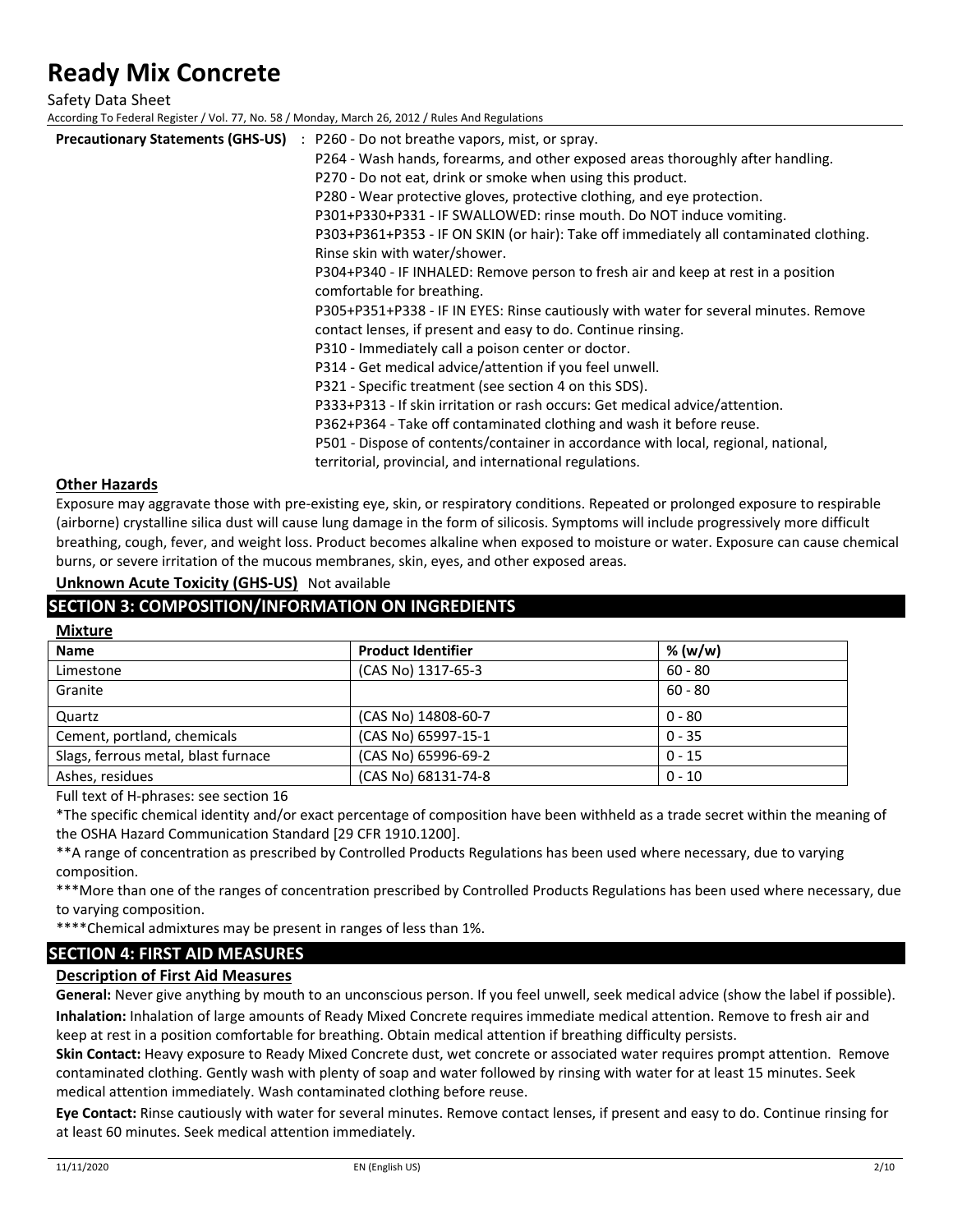Safety Data Sheet

According To Federal Register / Vol. 77, No. 58 / Monday, March 26, 2012 / Rules And Regulations

**Ingestion:** Do not induce vomiting. Rinse mouth. Seek medical attention if any problems arise.

### **Most Important Symptoms and Effects Both Acute and Delayed**

**General:** Causes serious eye damage. May cause an allergic skin reaction. Causes skin irritation. May cause respiratory irritation. **Inhalation:** May cause respiratory irritation.

**Skin Contact:** May cause an allergic skin reaction. Causes skin irritation. Symptoms may include: Redness, pain, swelling, itching, burning, dryness, and dermatitis.

**Eye Contact:** Causes serious eye damage. Symptoms may include: Redness. Pain. Blurred vision. Severe burns.

**Ingestion:** Ingestion is likely to be harmful or have adverse effects.

**Chronic Symptoms:** Causes damage to organs through prolonged or repeated exposure.

#### **Indication of Any Immediate Medical Attention and Special Treatment Needed**

If you feel unwell, seek medical advice (show the label where possible).

## **SECTION 5: FIRE‐FIGHTING MEASURES**

### **Extinguishing Media**

**Suitable Extinguishing Media:** No fire hazard present for this material.

**Unsuitable Extinguishing Media:** No fire hazard present for this material.

#### **Special Hazards Arising From the Substance or Mixture**

**Fire Hazard:** Not flammable.

**Explosion Hazard:** Product is not explosive.

**Reactivity:** Reacts slowly with water forming hydrated compounds, releasing heat and producing a strong alkaline solution until reaction is substantially complete.

#### **Advice for Firefighters**

**Precautionary Measures Fire:** No fire hazard present for this material.

**Firefighting Instructions:** No fire hazard present for this material.

**Protection During Firefighting:** Do not enter fire area without proper protective equipment, including respiratory protection.

**Hazardous Combustion Products**: Oxides of calcium. Oxides of aluminum. Oxides of sulfur. Metal oxide/oxides.

**Other Information:** Refer to Section 9 for flammability properties.

## **Reference to Other Sections**

Refer to section 9 for flammability properties.

### **SECTION 6: ACCIDENTAL RELEASE MEASURES**

### **Personal Precautions, Protective Equipment and Emergency Procedures**

#### **For Non‐Emergency Personnel**

**Protective Equipment:** Use appropriate personal protection equipment (PPE).

**Emergency Procedures:** Evacuate unnecessary personnel. Personnel involved with the handling of wet unhardened concrete should take steps to avoid contact with the eyes and skin, through the use of gloves and suitable clothing as described in Section 8. Silicacontaining respirable dust particles may be generated by crushing, cutting, grinding, or drilling hardened concrete or concrete products. Follow protective controls defined in Section 8 when handling these products. When cutting, grinding, crushing or drilling hardened concrete, use local exhaust or general dilution ventilation or other suppression methods to maintain dust levels below exposure limits.

#### **For Emergency Personnel**

**Protective Equipment:** Equip cleanup crew with proper protection.

**Emergency Procedures:** Ventilate area.

### **Environmental Precautions**

Wet unhardened concrete should be recycled or allowed to harden and disposed. Do not wash concrete down sewage and drainage systems or into bodies of water (e.g. lakes, streams, wetlands, etc.).

### **Methods and Material for Containment and Cleaning Up**

**For Containment:** Contain and collect as any solid.

**Methods for Cleaning Up:** Contact competent authorities after a spill. Utilize a dust suppressant when removing mechanically. Avoid generation of dust during clean‐up of spills.

#### **Reference to Other Sections**

See Heading 8. Exposure controls and personal protection. For further information refer to section 13.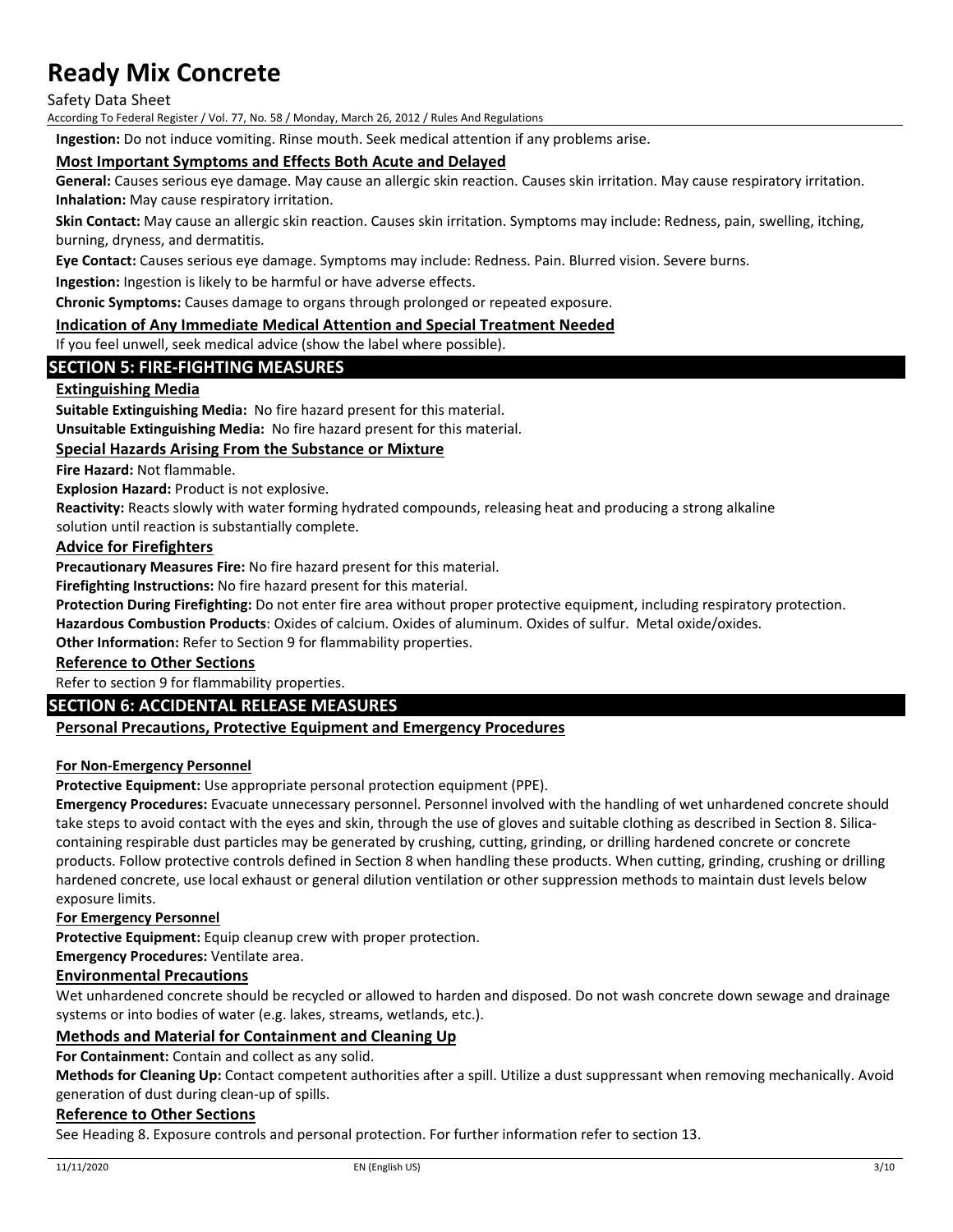Safety Data Sheet

According To Federal Register / Vol. 77, No. 58 / Monday, March 26, 2012 / Rules And Regulations

## **SECTION 7: HANDLING AND STORAGE**

### **Precautions for Safe Handling**

**Additional Hazards When Processed:** Do not breathe dust.

**Hygiene Measures:** Handle in accordance with good industrial hygiene and safety procedures. Wash hands and other exposed areas with mild soap and water before eating, drinking or smoking and when leaving work.

## **Conditions for Safe Storage, Including Any Incompatibilities**

**Technical Measures:** Comply with applicable regulations. Good housekeeping is needed during storage, transfer, handling, and use of this material to avoid excessive dust accumulation.

**Storage Conditions:** Store in a dry and well‐ventilated place. Keep/Store away from Incompatible materials.

**Incompatible Materials:** Strong acids. Strong bases. Strong oxidizers. Wet cement is alkaline and is incompatible with acids, ammonium salts and aluminum metal. Cement dissolves in hydrofluoric acid, producing corrosive silicon tetrafluoride gas. Cement reacts with water to form silicates and calcium hydroxide. Silicates react with powerful oxidizers such as fluorine, boron trifluoride, chlorine trifluoride, manganese trifluoride, and oxygen difluoride.

### **Specific End Use(s)**

Building materials, construction.

## **SECTION 8: EXPOSURE CONTROLS/PERSONAL PROTECTION**

#### **Control Parameters**

For substances listed in section 3 that are not listed here, there are no established Exposure limits from the manufacturer, supplier, importer, or the appropriate advisory agency including: ACGIH (TLV), NIOSH (REL), OSHA (PEL), Canadian provincial governments, or the Mexican government

**Limestone (1317‐65‐3)**

| ור-כס- ובכבן שווטוכשוווו     |                                      |                                                                           |
|------------------------------|--------------------------------------|---------------------------------------------------------------------------|
| <b>Mexico</b>                | OEL TWA (mg/m <sup>3</sup> )         | $10 \text{ mg/m}^3$                                                       |
| <b>Mexico</b>                | OEL STEL (mg/m <sup>3</sup> )        | $20 \text{ mg/m}^3$                                                       |
| <b>USA OSHA</b>              | OSHA PEL (TWA) (mg/m <sup>3</sup> )  | 15 mg/m <sup>3</sup> (total dust)                                         |
|                              |                                      | 5 mg/m <sup>3</sup> (respirable fraction)                                 |
| <b>USA NIOSH</b>             | NIOSH REL (TWA) (mg/m <sup>3</sup> ) | 10 mg/m <sup>3</sup> (total dust)                                         |
|                              |                                      | 5 mg/m <sup>3</sup> (respirable dust)                                     |
| <b>Alberta</b>               | OEL TWA (mg/m <sup>3</sup> )         | $10 \text{ mg/m}^3$                                                       |
| <b>British Columbia</b>      | OEL STEL (mg/m <sup>3</sup> )        | 20 mg/m <sup>3</sup> (total dust)                                         |
| <b>British Columbia</b>      | OEL TWA (mg/m <sup>3</sup> )         | 10 mg/m <sup>3</sup> (total dust)                                         |
|                              |                                      | 3 mg/m <sup>3</sup> (respirable fraction)                                 |
| <b>New Brunswick</b>         | OEL TWA (mg/m <sup>3</sup> )         | 10 mg/m <sup>3</sup> (particulate matter containing no Asbestos and       |
|                              |                                      | <1% Crystalline silica)                                                   |
| <b>Nunavut</b>               | OEL TWA (mg/m <sup>3</sup> )         | 5 mg/m <sup>3</sup> (respirable mass)                                     |
|                              |                                      | 10 mg/m <sup>3</sup> (total mass)                                         |
| <b>Northwest Territories</b> | OEL TWA (mg/m <sup>3</sup> )         | 5 mg/m <sup>3</sup> (respirable mass)                                     |
|                              |                                      | 10 mg/m <sup>3</sup> (total mass)                                         |
| Québec                       | VEMP ( $mg/m3$ )                     | 10 mg/m <sup>3</sup> (Limestone, containing no Asbestos and <1%           |
|                              |                                      | Crystalline silica-total dust)                                            |
| Saskatchewan                 | OEL STEL (mg/m <sup>3</sup> )        | $20$ mg/m <sup>3</sup>                                                    |
| Saskatchewan                 | OEL TWA (mg/m <sup>3</sup> )         | $10 \text{ mg/m}^3$                                                       |
| Yukon                        | OEL STEL (mg/m <sup>3</sup> )        | $20 \text{ mg/m}^3$                                                       |
| Yukon                        | OEL TWA (mg/m <sup>3</sup> )         | 30 mppcf                                                                  |
|                              |                                      | $10 \text{ mg/m}^3$                                                       |
| Quartz (14808-60-7)          |                                      |                                                                           |
| <b>Mexico</b>                | OEL TWA (mg/m <sup>3</sup> )         | 0.1 mg/m <sup>3</sup> (respirable fraction)                               |
| <b>USA ACGIH</b>             | ACGIH TWA (mg/m <sup>3</sup> )       | 0.025 mg/m <sup>3</sup> (respirable fraction)                             |
| <b>USA ACGIH</b>             | <b>ACGIH chemical category</b>       | A2 - Suspected Human Carcinogen                                           |
| <b>USA OSHA</b>              | OSHA PEL (STEL) (mg/m <sup>3</sup> ) | 250 mppcf/%SiO <sub>2</sub> +5, 10mg/m <sup>3</sup> /%SiO <sub>2</sub> +2 |
| <b>USA NIOSH</b>             | NIOSH REL (TWA) (mg/m <sup>3</sup> ) | 0.05 mg/m <sup>3</sup> (respirable dust)                                  |
| <b>USA IDLH</b>              | US IDLH $(mg/m3)$                    | 50 mg/m <sup>3</sup> (respirable dust)                                    |
|                              |                                      |                                                                           |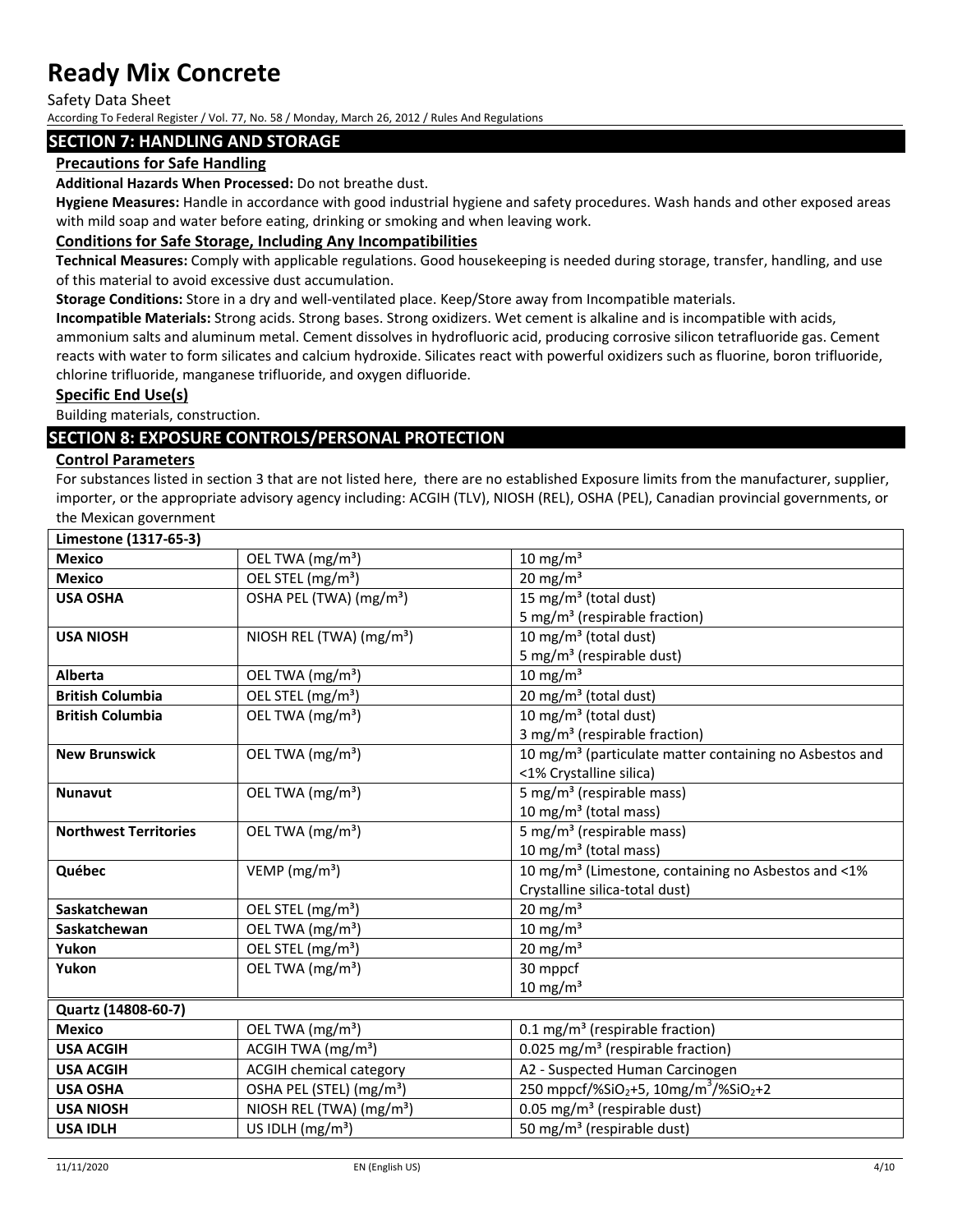Safety Data Sheet

According To Federal Register / Vol. 77, No. 58 / Monday, March 26, 2012 / Rules And Regulations

| Alberta<br>OEL TWA (mg/m <sup>3</sup> )<br>0.025 mg/m <sup>3</sup> (respirable particulate)<br>OEL TWA (mg/m <sup>3</sup> )<br>0.025 mg/m <sup>3</sup> (respirable)<br><b>British Columbia</b><br>0.025 mg/m <sup>3</sup> (respirable fraction)<br>OEL TWA (mg/m <sup>3</sup> )<br>Manitoba<br>0.1 mg/m <sup>3</sup> (respirable fraction)<br><b>New Brunswick</b><br>OEL TWA (mg/m <sup>3</sup> )<br><b>Newfoundland &amp; Labrador</b><br>OEL TWA (mg/m <sup>3</sup> )<br>0.025 mg/m <sup>3</sup> (respirable fraction)<br>OEL TWA (mg/m <sup>3</sup> )<br>0.025 mg/m <sup>3</sup> (respirable fraction)<br>Nova Scotia<br>OEL TWA (mg/m <sup>3</sup> )<br>$0.1 \text{ mg/m}^3$ (respirable mass)<br><b>Nunavut</b><br>$0.3 \text{ mg/m}^3$ (total mass)<br>$0.1 \text{ mg/m}^3$ (respirable mass)<br>OEL TWA (mg/m <sup>3</sup> )<br><b>Northwest Territories</b><br>0.3 mg/m <sup>3</sup> (total mass)<br>OEL TWA (mg/m <sup>3</sup> )<br>0.10 mg/m <sup>3</sup> (designated substances regulation-respirable)<br><b>Ontario</b><br><b>Prince Edward Island</b><br>OEL TWA (mg/m <sup>3</sup> )<br>0.025 mg/m <sup>3</sup> (respirable fraction)<br>VEMP ( $mg/m3$ )<br>$0.1$ mg/m <sup>3</sup> (respirable dust)<br>Québec<br>OEL TWA (mg/m <sup>3</sup> )<br>0.05 mg/m <sup>3</sup> (respirable fraction)<br>Saskatchewan<br>300 particle/mL<br>Yukon<br>OEL TWA (mg/m <sup>3</sup> )<br>Cement, portland, chemicals (65997-15-1)<br>OEL TWA (mg/m <sup>3</sup> )<br>$10 \text{ mg/m}^3$<br><b>Mexico</b><br>$20$ mg/m <sup>3</sup><br>OEL STEL (mg/m <sup>3</sup> )<br><b>Mexico</b> |
|---------------------------------------------------------------------------------------------------------------------------------------------------------------------------------------------------------------------------------------------------------------------------------------------------------------------------------------------------------------------------------------------------------------------------------------------------------------------------------------------------------------------------------------------------------------------------------------------------------------------------------------------------------------------------------------------------------------------------------------------------------------------------------------------------------------------------------------------------------------------------------------------------------------------------------------------------------------------------------------------------------------------------------------------------------------------------------------------------------------------------------------------------------------------------------------------------------------------------------------------------------------------------------------------------------------------------------------------------------------------------------------------------------------------------------------------------------------------------------------------------------------------------------------------------------------------------------------------|
|                                                                                                                                                                                                                                                                                                                                                                                                                                                                                                                                                                                                                                                                                                                                                                                                                                                                                                                                                                                                                                                                                                                                                                                                                                                                                                                                                                                                                                                                                                                                                                                             |
|                                                                                                                                                                                                                                                                                                                                                                                                                                                                                                                                                                                                                                                                                                                                                                                                                                                                                                                                                                                                                                                                                                                                                                                                                                                                                                                                                                                                                                                                                                                                                                                             |
|                                                                                                                                                                                                                                                                                                                                                                                                                                                                                                                                                                                                                                                                                                                                                                                                                                                                                                                                                                                                                                                                                                                                                                                                                                                                                                                                                                                                                                                                                                                                                                                             |
|                                                                                                                                                                                                                                                                                                                                                                                                                                                                                                                                                                                                                                                                                                                                                                                                                                                                                                                                                                                                                                                                                                                                                                                                                                                                                                                                                                                                                                                                                                                                                                                             |
|                                                                                                                                                                                                                                                                                                                                                                                                                                                                                                                                                                                                                                                                                                                                                                                                                                                                                                                                                                                                                                                                                                                                                                                                                                                                                                                                                                                                                                                                                                                                                                                             |
|                                                                                                                                                                                                                                                                                                                                                                                                                                                                                                                                                                                                                                                                                                                                                                                                                                                                                                                                                                                                                                                                                                                                                                                                                                                                                                                                                                                                                                                                                                                                                                                             |
|                                                                                                                                                                                                                                                                                                                                                                                                                                                                                                                                                                                                                                                                                                                                                                                                                                                                                                                                                                                                                                                                                                                                                                                                                                                                                                                                                                                                                                                                                                                                                                                             |
|                                                                                                                                                                                                                                                                                                                                                                                                                                                                                                                                                                                                                                                                                                                                                                                                                                                                                                                                                                                                                                                                                                                                                                                                                                                                                                                                                                                                                                                                                                                                                                                             |
|                                                                                                                                                                                                                                                                                                                                                                                                                                                                                                                                                                                                                                                                                                                                                                                                                                                                                                                                                                                                                                                                                                                                                                                                                                                                                                                                                                                                                                                                                                                                                                                             |
|                                                                                                                                                                                                                                                                                                                                                                                                                                                                                                                                                                                                                                                                                                                                                                                                                                                                                                                                                                                                                                                                                                                                                                                                                                                                                                                                                                                                                                                                                                                                                                                             |
|                                                                                                                                                                                                                                                                                                                                                                                                                                                                                                                                                                                                                                                                                                                                                                                                                                                                                                                                                                                                                                                                                                                                                                                                                                                                                                                                                                                                                                                                                                                                                                                             |
|                                                                                                                                                                                                                                                                                                                                                                                                                                                                                                                                                                                                                                                                                                                                                                                                                                                                                                                                                                                                                                                                                                                                                                                                                                                                                                                                                                                                                                                                                                                                                                                             |
|                                                                                                                                                                                                                                                                                                                                                                                                                                                                                                                                                                                                                                                                                                                                                                                                                                                                                                                                                                                                                                                                                                                                                                                                                                                                                                                                                                                                                                                                                                                                                                                             |
|                                                                                                                                                                                                                                                                                                                                                                                                                                                                                                                                                                                                                                                                                                                                                                                                                                                                                                                                                                                                                                                                                                                                                                                                                                                                                                                                                                                                                                                                                                                                                                                             |
|                                                                                                                                                                                                                                                                                                                                                                                                                                                                                                                                                                                                                                                                                                                                                                                                                                                                                                                                                                                                                                                                                                                                                                                                                                                                                                                                                                                                                                                                                                                                                                                             |
|                                                                                                                                                                                                                                                                                                                                                                                                                                                                                                                                                                                                                                                                                                                                                                                                                                                                                                                                                                                                                                                                                                                                                                                                                                                                                                                                                                                                                                                                                                                                                                                             |
|                                                                                                                                                                                                                                                                                                                                                                                                                                                                                                                                                                                                                                                                                                                                                                                                                                                                                                                                                                                                                                                                                                                                                                                                                                                                                                                                                                                                                                                                                                                                                                                             |
|                                                                                                                                                                                                                                                                                                                                                                                                                                                                                                                                                                                                                                                                                                                                                                                                                                                                                                                                                                                                                                                                                                                                                                                                                                                                                                                                                                                                                                                                                                                                                                                             |
| ACGIH TWA (mg/m <sup>3</sup> )<br>1 mg/m <sup>3</sup> (particulate matter containing no asbestos and<br><b>USA ACGIH</b>                                                                                                                                                                                                                                                                                                                                                                                                                                                                                                                                                                                                                                                                                                                                                                                                                                                                                                                                                                                                                                                                                                                                                                                                                                                                                                                                                                                                                                                                    |
| <1% crystalline silica, respirable fraction)                                                                                                                                                                                                                                                                                                                                                                                                                                                                                                                                                                                                                                                                                                                                                                                                                                                                                                                                                                                                                                                                                                                                                                                                                                                                                                                                                                                                                                                                                                                                                |
| <b>ACGIH chemical category</b><br>Not Classifiable as a Human Carcinogen<br><b>USA ACGIH</b>                                                                                                                                                                                                                                                                                                                                                                                                                                                                                                                                                                                                                                                                                                                                                                                                                                                                                                                                                                                                                                                                                                                                                                                                                                                                                                                                                                                                                                                                                                |
| 15 mg/m <sup>3</sup> (total dust)<br>OSHA PEL (TWA) (mg/m <sup>3</sup> )<br><b>USA OSHA</b>                                                                                                                                                                                                                                                                                                                                                                                                                                                                                                                                                                                                                                                                                                                                                                                                                                                                                                                                                                                                                                                                                                                                                                                                                                                                                                                                                                                                                                                                                                 |
| 5 mg/m <sup>3</sup> (respirable fraction)                                                                                                                                                                                                                                                                                                                                                                                                                                                                                                                                                                                                                                                                                                                                                                                                                                                                                                                                                                                                                                                                                                                                                                                                                                                                                                                                                                                                                                                                                                                                                   |
| 10 mg/m <sup>3</sup> (total dust)<br>NIOSH REL (TWA) (mg/m <sup>3</sup> )<br><b>USA NIOSH</b>                                                                                                                                                                                                                                                                                                                                                                                                                                                                                                                                                                                                                                                                                                                                                                                                                                                                                                                                                                                                                                                                                                                                                                                                                                                                                                                                                                                                                                                                                               |
| 5 mg/m <sup>3</sup> (respirable dust)                                                                                                                                                                                                                                                                                                                                                                                                                                                                                                                                                                                                                                                                                                                                                                                                                                                                                                                                                                                                                                                                                                                                                                                                                                                                                                                                                                                                                                                                                                                                                       |
| 5000 mg/m <sup>3</sup><br>US IDLH $(mg/m3)$<br><b>USA IDLH</b>                                                                                                                                                                                                                                                                                                                                                                                                                                                                                                                                                                                                                                                                                                                                                                                                                                                                                                                                                                                                                                                                                                                                                                                                                                                                                                                                                                                                                                                                                                                              |
| OEL TWA (mg/m <sup>3</sup> )<br>$10 \text{ mg/m}^3$<br>Alberta                                                                                                                                                                                                                                                                                                                                                                                                                                                                                                                                                                                                                                                                                                                                                                                                                                                                                                                                                                                                                                                                                                                                                                                                                                                                                                                                                                                                                                                                                                                              |
| OEL TWA (mg/m <sup>3</sup> )<br>10 mg/m <sup>3</sup> (total particulate matter containing no Asbestos<br><b>British Columbia</b>                                                                                                                                                                                                                                                                                                                                                                                                                                                                                                                                                                                                                                                                                                                                                                                                                                                                                                                                                                                                                                                                                                                                                                                                                                                                                                                                                                                                                                                            |
| and <1% Crystalline silica-total particulate)                                                                                                                                                                                                                                                                                                                                                                                                                                                                                                                                                                                                                                                                                                                                                                                                                                                                                                                                                                                                                                                                                                                                                                                                                                                                                                                                                                                                                                                                                                                                               |
| 3 mg/m <sup>3</sup> (particulate matter containing no Asbestos and                                                                                                                                                                                                                                                                                                                                                                                                                                                                                                                                                                                                                                                                                                                                                                                                                                                                                                                                                                                                                                                                                                                                                                                                                                                                                                                                                                                                                                                                                                                          |
| <1% Crystalline silica-respirable particulate)                                                                                                                                                                                                                                                                                                                                                                                                                                                                                                                                                                                                                                                                                                                                                                                                                                                                                                                                                                                                                                                                                                                                                                                                                                                                                                                                                                                                                                                                                                                                              |
| 1 mg/m <sup>3</sup> (particulate matter containing no Asbestos and<br>OEL TWA (mg/m <sup>3</sup> )<br>Manitoba                                                                                                                                                                                                                                                                                                                                                                                                                                                                                                                                                                                                                                                                                                                                                                                                                                                                                                                                                                                                                                                                                                                                                                                                                                                                                                                                                                                                                                                                              |
| <1% Crystalline silica-respirable fraction)                                                                                                                                                                                                                                                                                                                                                                                                                                                                                                                                                                                                                                                                                                                                                                                                                                                                                                                                                                                                                                                                                                                                                                                                                                                                                                                                                                                                                                                                                                                                                 |
| OEL TWA (mg/m <sup>3</sup> )<br>10 mg/m <sup>3</sup> (particulate matter containing no Asbestos and<br><b>New Brunswick</b>                                                                                                                                                                                                                                                                                                                                                                                                                                                                                                                                                                                                                                                                                                                                                                                                                                                                                                                                                                                                                                                                                                                                                                                                                                                                                                                                                                                                                                                                 |
| <1% Crystalline silica)                                                                                                                                                                                                                                                                                                                                                                                                                                                                                                                                                                                                                                                                                                                                                                                                                                                                                                                                                                                                                                                                                                                                                                                                                                                                                                                                                                                                                                                                                                                                                                     |
| OEL TWA $(mg/m3)$<br>1 mg/m <sup>3</sup> (particulate matter containing no Asbestos and<br><b>Newfoundland &amp; Labrador</b>                                                                                                                                                                                                                                                                                                                                                                                                                                                                                                                                                                                                                                                                                                                                                                                                                                                                                                                                                                                                                                                                                                                                                                                                                                                                                                                                                                                                                                                               |
| <1% Crystalline silica-respirable fraction)                                                                                                                                                                                                                                                                                                                                                                                                                                                                                                                                                                                                                                                                                                                                                                                                                                                                                                                                                                                                                                                                                                                                                                                                                                                                                                                                                                                                                                                                                                                                                 |
| OEL TWA (mg/m <sup>3</sup> )<br>1 mg/m <sup>3</sup> (particulate matter containing no Asbestos and<br><b>Nova Scotia</b>                                                                                                                                                                                                                                                                                                                                                                                                                                                                                                                                                                                                                                                                                                                                                                                                                                                                                                                                                                                                                                                                                                                                                                                                                                                                                                                                                                                                                                                                    |
| <1% Crystalline silica-respirable fraction)                                                                                                                                                                                                                                                                                                                                                                                                                                                                                                                                                                                                                                                                                                                                                                                                                                                                                                                                                                                                                                                                                                                                                                                                                                                                                                                                                                                                                                                                                                                                                 |
| OEL TWA (mg/m <sup>3</sup> )<br>5 mg/m <sup>3</sup> (respirable mass)<br><b>Nunavut</b>                                                                                                                                                                                                                                                                                                                                                                                                                                                                                                                                                                                                                                                                                                                                                                                                                                                                                                                                                                                                                                                                                                                                                                                                                                                                                                                                                                                                                                                                                                     |
| 10 mg/m <sup>3</sup> (total mass)                                                                                                                                                                                                                                                                                                                                                                                                                                                                                                                                                                                                                                                                                                                                                                                                                                                                                                                                                                                                                                                                                                                                                                                                                                                                                                                                                                                                                                                                                                                                                           |
| 5 mg/m <sup>3</sup> (respirable mass)<br>OEL TWA (mg/m <sup>3</sup> )<br><b>Northwest Territories</b>                                                                                                                                                                                                                                                                                                                                                                                                                                                                                                                                                                                                                                                                                                                                                                                                                                                                                                                                                                                                                                                                                                                                                                                                                                                                                                                                                                                                                                                                                       |
| 10 mg/m <sup>3</sup> (total mass)                                                                                                                                                                                                                                                                                                                                                                                                                                                                                                                                                                                                                                                                                                                                                                                                                                                                                                                                                                                                                                                                                                                                                                                                                                                                                                                                                                                                                                                                                                                                                           |
| OEL TWA (mg/m <sup>3</sup> )<br>1 mg/m <sup>3</sup> (containing no Asbestos and <1% Crystalline<br>Ontario                                                                                                                                                                                                                                                                                                                                                                                                                                                                                                                                                                                                                                                                                                                                                                                                                                                                                                                                                                                                                                                                                                                                                                                                                                                                                                                                                                                                                                                                                  |
| silica-respirable)                                                                                                                                                                                                                                                                                                                                                                                                                                                                                                                                                                                                                                                                                                                                                                                                                                                                                                                                                                                                                                                                                                                                                                                                                                                                                                                                                                                                                                                                                                                                                                          |
| 1 mg/m <sup>3</sup> (particulate matter containing no Asbestos and<br>OEL TWA (mg/m <sup>3</sup> )<br><b>Prince Edward Island</b>                                                                                                                                                                                                                                                                                                                                                                                                                                                                                                                                                                                                                                                                                                                                                                                                                                                                                                                                                                                                                                                                                                                                                                                                                                                                                                                                                                                                                                                           |
| <1% Crystalline silica-respirable fraction)                                                                                                                                                                                                                                                                                                                                                                                                                                                                                                                                                                                                                                                                                                                                                                                                                                                                                                                                                                                                                                                                                                                                                                                                                                                                                                                                                                                                                                                                                                                                                 |
| Québec<br>VEMP ( $mg/m3$ )<br>10 mg/m <sup>3</sup> (containing no Asbestos and <1% Crystalline                                                                                                                                                                                                                                                                                                                                                                                                                                                                                                                                                                                                                                                                                                                                                                                                                                                                                                                                                                                                                                                                                                                                                                                                                                                                                                                                                                                                                                                                                              |
| silica-total dust)                                                                                                                                                                                                                                                                                                                                                                                                                                                                                                                                                                                                                                                                                                                                                                                                                                                                                                                                                                                                                                                                                                                                                                                                                                                                                                                                                                                                                                                                                                                                                                          |
| 5 mg/m <sup>3</sup> (containing no Asbestos and <1% Crystalline                                                                                                                                                                                                                                                                                                                                                                                                                                                                                                                                                                                                                                                                                                                                                                                                                                                                                                                                                                                                                                                                                                                                                                                                                                                                                                                                                                                                                                                                                                                             |
| silica-respirable dust)                                                                                                                                                                                                                                                                                                                                                                                                                                                                                                                                                                                                                                                                                                                                                                                                                                                                                                                                                                                                                                                                                                                                                                                                                                                                                                                                                                                                                                                                                                                                                                     |
| $20 \text{ mg/m}^3$<br>OEL STEL (mg/m <sup>3</sup> )<br>Saskatchewan                                                                                                                                                                                                                                                                                                                                                                                                                                                                                                                                                                                                                                                                                                                                                                                                                                                                                                                                                                                                                                                                                                                                                                                                                                                                                                                                                                                                                                                                                                                        |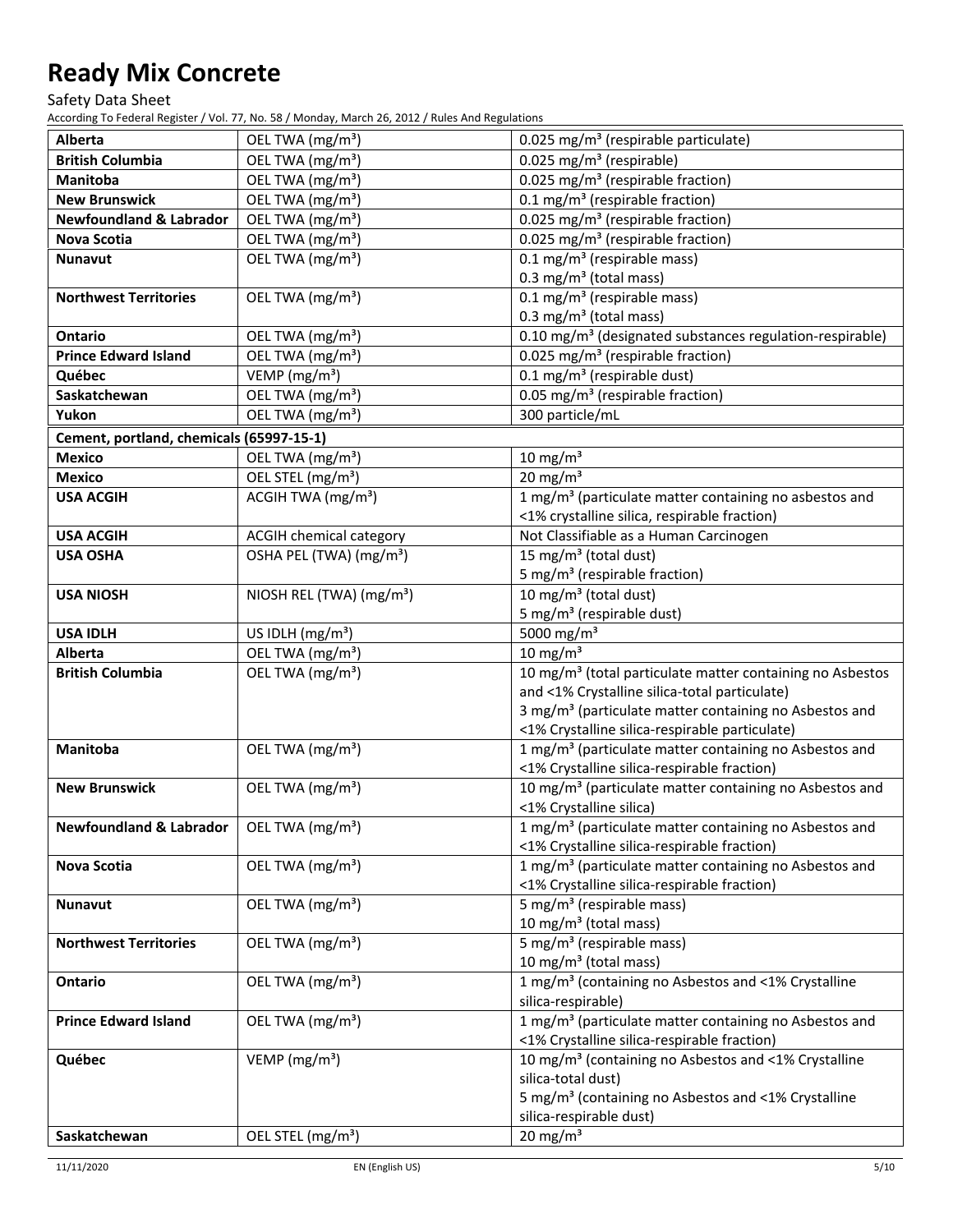#### Safety Data Sheet

According To Federal Register / Vol. 77, No. 58 / Monday, March 26, 2012 / Rules And Regulations

| Saskatchewan | OEL TWA $(mg/m3)$             | 10 mg/m <sup>3</sup> |
|--------------|-------------------------------|----------------------|
| Yukon        | OEL STEL (mg/m <sup>3</sup> ) | $20 \text{ mg/m}^3$  |
| Yukon        | OEL TWA $(mg/m3)$             | 30 mppcf             |
|              |                               | $10 \text{ mg/m}^3$  |

### **Exposure Controls**

**Appropriate Engineering Controls:** Ensure adequate ventilation, especially in confined areas. Clean water should be available in the immediate vicinity of any potential exposure for skin and emergency eye washing. Ensure all national/local regulations are observed.

**Personal Protective Equipment:** Protective goggles or safety glasses. Gloves. Protective clothing. Dust formation: dust mask or Respirator (See Below).



**Materials for Protective Clothing:** Wear suitable materials and fabrics.

**Hand Protection:** Wear protective gloves.

**Eye Protection:** Goggles or safety glasses.

**Skin and Body Protection:** Wear suitable protective clothing.

**Respiratory Protection:** Use NIOSH‐approved dust mask if dust has the potential to become airborne. Use NIOSH-approved dust mask or properly fitted, particulate filter respirator complying with an approved standard (NIOSH/MSHA), if a risk assessment indicates this is necessary.Respirator selection must be based on known or anticipated exposure levels, the hazards of theproduct, and assigned protection factor of the selected respirator.

**Environmental Exposure Controls:** Do not allow the product to be released into the environment.

## **SECTION 9: PHYSICAL AND CHEMICAL PROPERTIES Information on Basic Physical and Chemical Properties Physical State** : Solid **Appearance** : Grey **Odor** : Odorless **Odor Threshold** : Not available **pH** : Not available **Evaporation Rate by a strate of the strate of the strategy of the strategy of the strategy of the strategy of the strategy of the strategy of the strategy of the strategy of the strategy of the strategy of the strategy Melting Point** : Not available **Freezing Point** : Not available **Boiling Point** : Not available **Flash Point** : Not available **Auto‐ignition Temperature** : Not available **Decomposition Temperature** : Not available **Flammability (solid, gas)** : Not available **Lower Flammable Limit** : Not available **Upper Flammable Limit** : Not available **Vapor Pressure** : Not available **Relative Vapor Density at 20 °C** : Not available **Relative Density** : 1.90 ‐ 2.75 **Specific Gravity** : Not available **Solubility :** Insoluble in water **Partition Coefficient: N‐Octanol/Water** : Not available **Viscosity** : Not available **Explosion Data – Sensitivity to Mechanical Impact** : Not expected to present an explosion hazard due to mechanical impact.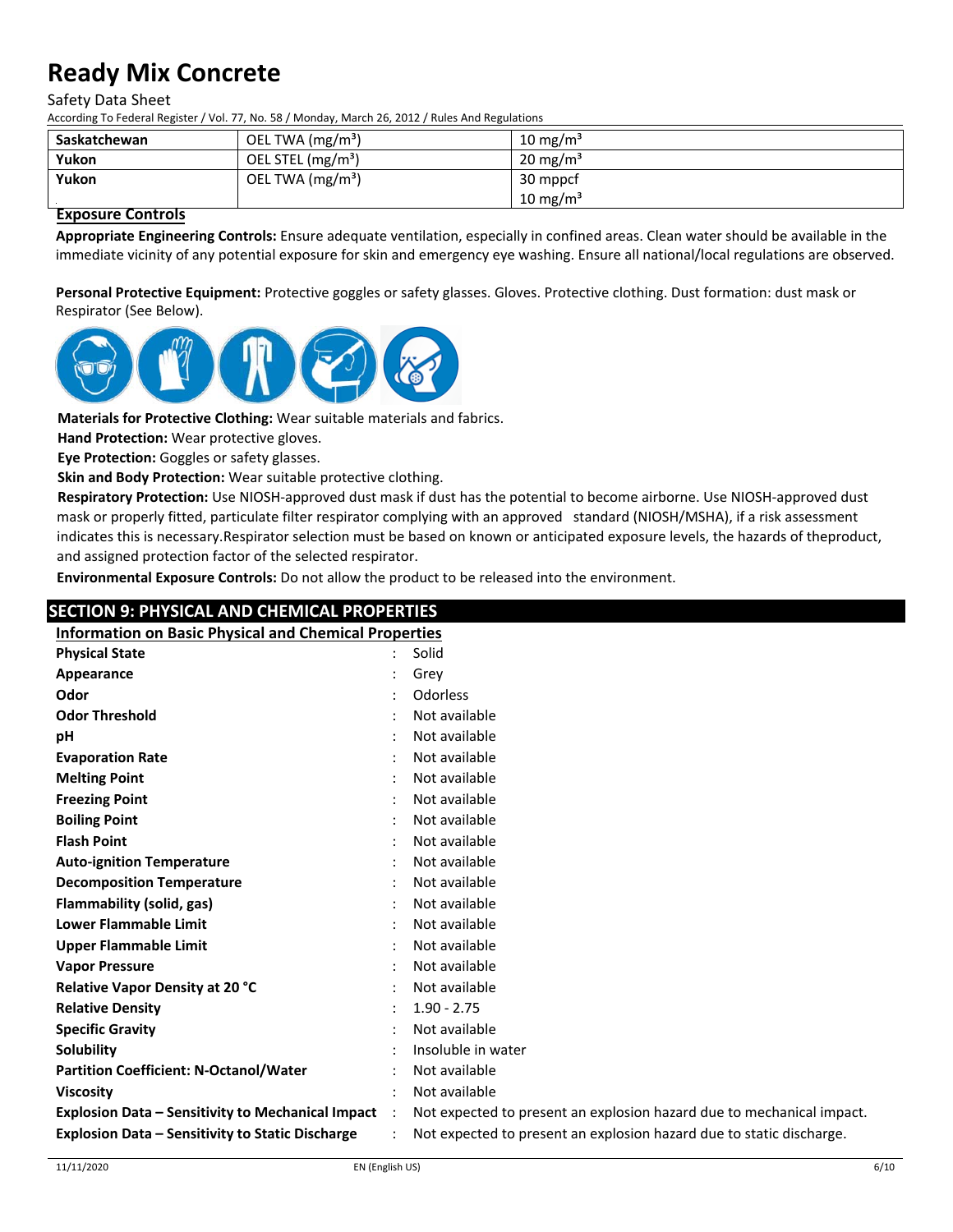Safety Data Sheet

According To Federal Register / Vol. 77, No. 58 / Monday, March 26, 2012 / Rules And Regulations

### **SECTION 10: STABILITY AND REACTIVITY**

**Reactivity:** Reacts slowly with water forming hydrated compounds, releasing heat and producing a strong alkaline solution until reaction is substantially complete.

**Chemical Stability:** Stable under recommended handling and storage conditions (see section 7).

**Possibility of Hazardous Reactions:** Hazardous polymerization will not occur.

**Conditions to Avoid:** Incompatible materials.

**Incompatible Materials:** Strong acids, strong bases, strong oxidizers. Contact of dust with strong oxidizers may cause fire or explosion. Wet cement and cement clinker is alkaline and is incompatible with or reacts with acids, ammonium salts and aluminum metal. Cement dissolves in hydrofluoric acid, producing corrosive silicon tetrafluoride gas. Cement reacts with water to form silicates and calcium hydroxide. Silicates react with powerful oxidizers such as fluorine, boron trifluoride, chlorine trifluoride, manganese trifluoride, and oxygen difluoride.

**Hazardous Decomposition Products:** Under normal conditions of storage and use, hazardous decomposition products should not be produced.

## **SECTION 11: TOXICOLOGICAL INFORMATION**

### **Information on Toxicological Effects ‐ Product**

**Acute Toxicity:** Not classified

**LD50 and LC50 Data:** Not available

**Skin Corrosion/Irritation:** Causes severe skin burns and eye damage.

**Serious Eye Damage/Irritation:** Causes serious eye damage.

**Respiratory or Skin Sensitization:** May cause an allergic skin reaction.

**Germ Cell Mutagenicity:** Not classified

**Teratogenicity:** Not classified

**Carcinogenicity:** Not classified

**Specific Target Organ Toxicity (Repeated Exposure):** Not classified.

**Reproductive Toxicity:** Not classified

**Specific Target Organ Toxicity (Single Exposure):** May cause respiratory irritation

**Aspiration Hazard:** Not classified

**Symptoms/Injuries After Inhalation:** Repeated exposure to respirable (airborne) crystalline silica dust will cause lung damage in the form of silicosis. May cause respiratory irritation.

**Symptoms/Injuries After Skin Contact:** May cause an allergic skin reaction. Causes skin irritation. Symptoms may include: Redness, pain, swelling, itching, burning, dryness, and dermatitis.

**Symptoms/Injuries After Eye Contact:** Causes serious eye damage. Symptoms may include: Redness. Pain. Blurred vision. Severe burns.

**Symptoms/Injuries After Ingestion:** Ingestion is likely to be harmful or have adverse effects.

**Chronic Symptoms:** Repeated or prolonged inhalation of dust may lead to chronic respiratory irritation. If sensitized to hexavalent chromium, a severe allergic dermal reaction may occur when subsequently exposed to very low levels.

## **Information on Toxicological Effects ‐ Ingredient(s)**

**LD50 and LC50 Data:**

| Quartz (14808-60-7)                              |                                                                 |  |
|--------------------------------------------------|-----------------------------------------------------------------|--|
| LD50 Oral Rat                                    | > 5000 mg/kg                                                    |  |
| <b>LD50 Dermal Rat</b>                           | $>$ 5000 mg/kg                                                  |  |
| Ashes, residues (68131-74-8)                     |                                                                 |  |
| LD50 Oral Rat                                    | > 2000 mg/kg                                                    |  |
| Slags, ferrous metal, blast furnace (65996-69-2) |                                                                 |  |
| LD50 Oral Rat                                    | $>$ 2000 mg/kg                                                  |  |
| <b>LD50 Dermal Rat</b>                           | > 4000 mg/kg                                                    |  |
| <b>LC50 Inhalation Rat</b>                       | > 230.1 mg/m <sup>3</sup> (Exposure Time: 6 h; Species: Wistar) |  |
| Quartz (14808-60-7)                              |                                                                 |  |
| <b>IARC Group</b>                                | 1                                                               |  |
| <b>National Toxicology Program (NTP) Status</b>  | Known Human Carcinogens.                                        |  |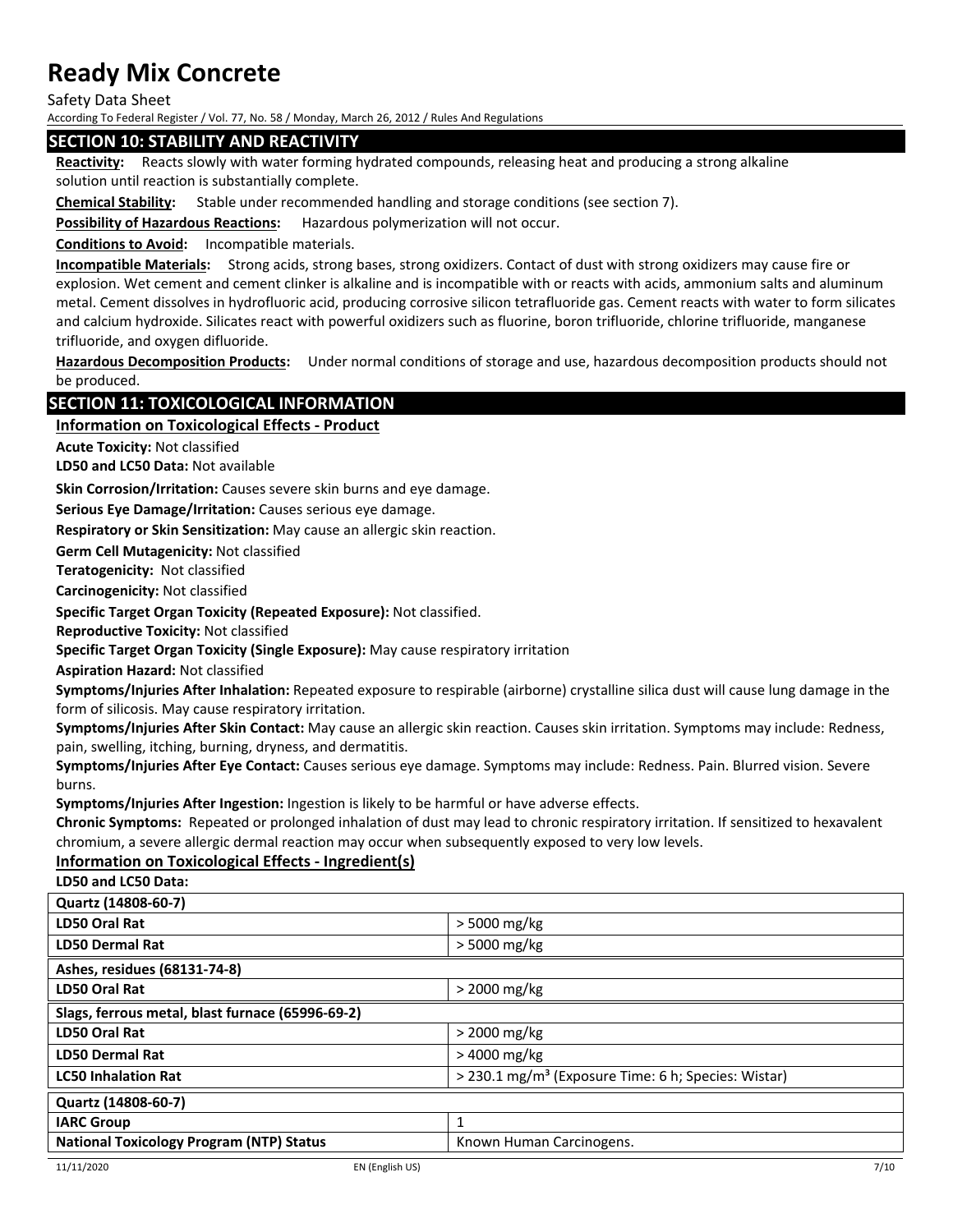Safety Data Sheet

According To Federal Register / Vol. 77, No. 58 / Monday, March 26, 2012 / Rules And Regulations

**OSHA Hazard Communication Carcinogen List** In OSHA Hazard Communication Carcinogen list.

## **SECTION 12: ECOLOGICAL INFORMATION**

#### **Toxicity No additional information available**

**Persistence and Degradability** Not available

**Bioaccumulative Potential** Not available

**Mobility in Soil** Not available

#### **Other Adverse Effects**

**Other Information:** Avoid release to the environment.

## **SECTION 13: DISPOSAL CONSIDERATIONS**

**Waste Disposal Recommendations:** Dispose of waste material in accordance with all local, regional, national, provincial, territorial and international regulations.

**Ecology – Waste Materials:** Avoid release to the environment.

#### **SECTION 14: TRANSPORT INFORMATION**

| In Accordance with DOT  | Not regulated for transport |
|-------------------------|-----------------------------|
| In Accordance with IMDG | Not regulated for transport |
| In Accordance with IATA | Not regulated for transport |
| In Accordance with TDG  | Not regulated for transport |

## **SECTION 15: REGULATORY INFORMATION**

**US Federal Regulations**

**Ready Mix Concrete**

| <b>SARA Section 311/312 Hazard Classes</b> | Immediate (acute) health hazard |
|--------------------------------------------|---------------------------------|
|                                            | Delayed (chronic) health hazard |

**Limestone (1317‐65‐3)**

Listed on the United States TSCA (Toxic Substances Control Act) inventory

**Quartz (14808‐60‐7)**

| Listed on the United States TSCA (Toxic Substances Control Act) inventory |                                 |  |
|---------------------------------------------------------------------------|---------------------------------|--|
| <b>SARA Section 311/312 Hazard Classes</b>                                | Immediate (acute) health hazard |  |
|                                                                           | Delayed (chronic) health hazard |  |
| Coment nortland chamicals (CEOO7 1E 1)                                    |                                 |  |

**Cement, portland, chemicals (65997‐15‐1)**

Listed on the United States TSCA (Toxic Substances Control Act) inventory **SARA Section 311/312 Hazard Classes** Immediate (acute) health hazard

**Ashes, residues (68131‐74‐8)**

Listed on the United States TSCA (Toxic Substances Control Act) inventory

**SARA Section 311/312 Hazard Classes Integrals of the Immediate (acute) health hazard** 

### **Slags, ferrous metal, blast furnace (65996‐69‐2)**

Listed on the United States TSCA (Toxic Substances Control Act) inventory

#### **US State Regulations**

| Quartz (14808-60-7) |  |
|---------------------|--|
|---------------------|--|

| U.S. - California - Proposition 65 - Carcinogens List | WARNING: This product contains chemicals known to the State of |
|-------------------------------------------------------|----------------------------------------------------------------|
|                                                       | California to cause cancer.                                    |

### **Limestone (1317‐65‐3)**

U.S. ‐ Massachusetts ‐ Right To Know List

U.S. ‐ New Jersey ‐ Right to Know Hazardous Substance List

U.S. ‐ Pennsylvania ‐ RTK (Right to Know) List

### **Quartz (14808‐60‐7)**

U.S. ‐ Massachusetts ‐ Right To Know List

U.S. ‐ New Jersey ‐ Right to Know Hazardous Substance List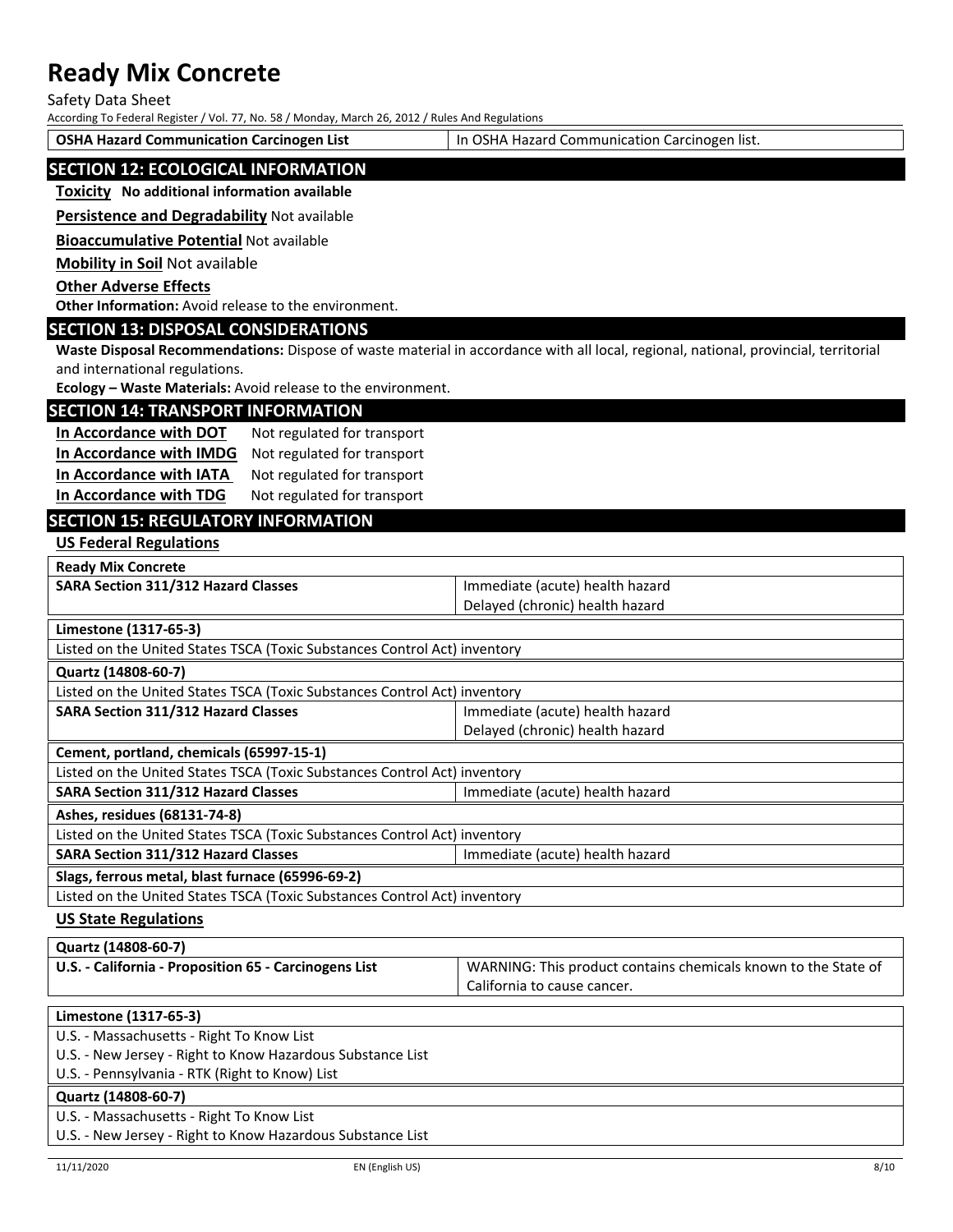Safety Data Sheet

According To Federal Register / Vol. 77, No. 58 / Monday, March 26, 2012 / Rules And Regulations

## U.S. ‐ Pennsylvania ‐ RTK (Right to Know) List

#### **Cement, portland, chemicals (65997‐15‐1)**

- U.S. ‐ Massachusetts ‐ Right To Know List
- U.S. ‐ New Jersey ‐ Right to Know Hazardous Substance List

U.S. ‐ Pennsylvania ‐ RTK (Right to Know) List

## **Canadian Regulations**

| <b>Ready Mix Concrete</b>                                  |                                                                                    |  |  |  |
|------------------------------------------------------------|------------------------------------------------------------------------------------|--|--|--|
| <b>WHMIS Classification</b>                                | Class D Division 2 Subdivision A - Very toxic material causing other toxic effects |  |  |  |
|                                                            | Class D Division 2 Subdivision B - Toxic material causing other toxic effects      |  |  |  |
|                                                            |                                                                                    |  |  |  |
|                                                            |                                                                                    |  |  |  |
| Limestone (1317-65-3)                                      |                                                                                    |  |  |  |
| Listed on the Canadian NDSL (Non-Domestic Substances List) |                                                                                    |  |  |  |
| <b>WHMIS Classification</b>                                | Uncontrolled product according to WHMIS classification criteria                    |  |  |  |
| Granite                                                    |                                                                                    |  |  |  |
| <b>WHMIS Classification</b>                                | Uncontrolled product according to WHMIS classification criteria                    |  |  |  |
| Quartz (14808-60-7)                                        |                                                                                    |  |  |  |
| Listed on the Canadian DSL (Domestic Substances List)      |                                                                                    |  |  |  |
| Listed on the Canadian IDL (Ingredient Disclosure List)    |                                                                                    |  |  |  |
| <b>IDL Concentration 1%</b>                                |                                                                                    |  |  |  |
| <b>WHMIS Classification</b>                                | Class D Division 2 Subdivision A - Very toxic material causing other toxic effects |  |  |  |
|                                                            | Class D Division 2 Subdivision B - Toxic material causing other toxic effects      |  |  |  |
| Cement, portland, chemicals (65997-15-1)                   |                                                                                    |  |  |  |
| Listed on the Canadian DSL (Domestic Substances List)      |                                                                                    |  |  |  |
| Listed on the Canadian IDL (Ingredient Disclosure List)    |                                                                                    |  |  |  |
| <b>WHMIS Classification</b>                                | Class E - Corrosive Material                                                       |  |  |  |
|                                                            | Class D Division 2 Subdivision B - Toxic material causing other toxic effects      |  |  |  |
| Ashes, residues (68131-74-8)                               |                                                                                    |  |  |  |
| Listed on the Canadian DSL (Domestic Substances List)      |                                                                                    |  |  |  |
| <b>WHMIS Classification</b>                                | Class D Division 2 Subdivision B - Toxic material causing other toxic effects      |  |  |  |
| Slags, ferrous metal, blast furnace (65996-69-2)           |                                                                                    |  |  |  |
| Listed on the Canadian DSL (Domestic Substances List)      |                                                                                    |  |  |  |
| <b>WHMIS Classification</b>                                | Uncontrolled product according to WHMIS classification criteria                    |  |  |  |

This product has been classified in accordance with the hazard criteria of the Controlled Products Regulations (CPR) and the SDS contains all of the information required by CPR.

## **SECTION 16: OTHER INFORMATION, INCLUDING DATE OF PREPARATION OR LAST REVISION**

**Revision Date** : 05/27/2015

**Other Information** : This document has been prepared in accordance with the SDS requirements of the OSHA Hazard Communication Standard 29 CFR 1910.1200.

### **GHS Full Text Phrases**:

| Eye Dam. 1    | Serious eye damage/eye irritation Category 1 |  |
|---------------|----------------------------------------------|--|
| Skin Corr. 1A | Skin corrosion/irritation Category 1A        |  |
| Skin Sens. 1  | Skin sensitization Category 1                |  |